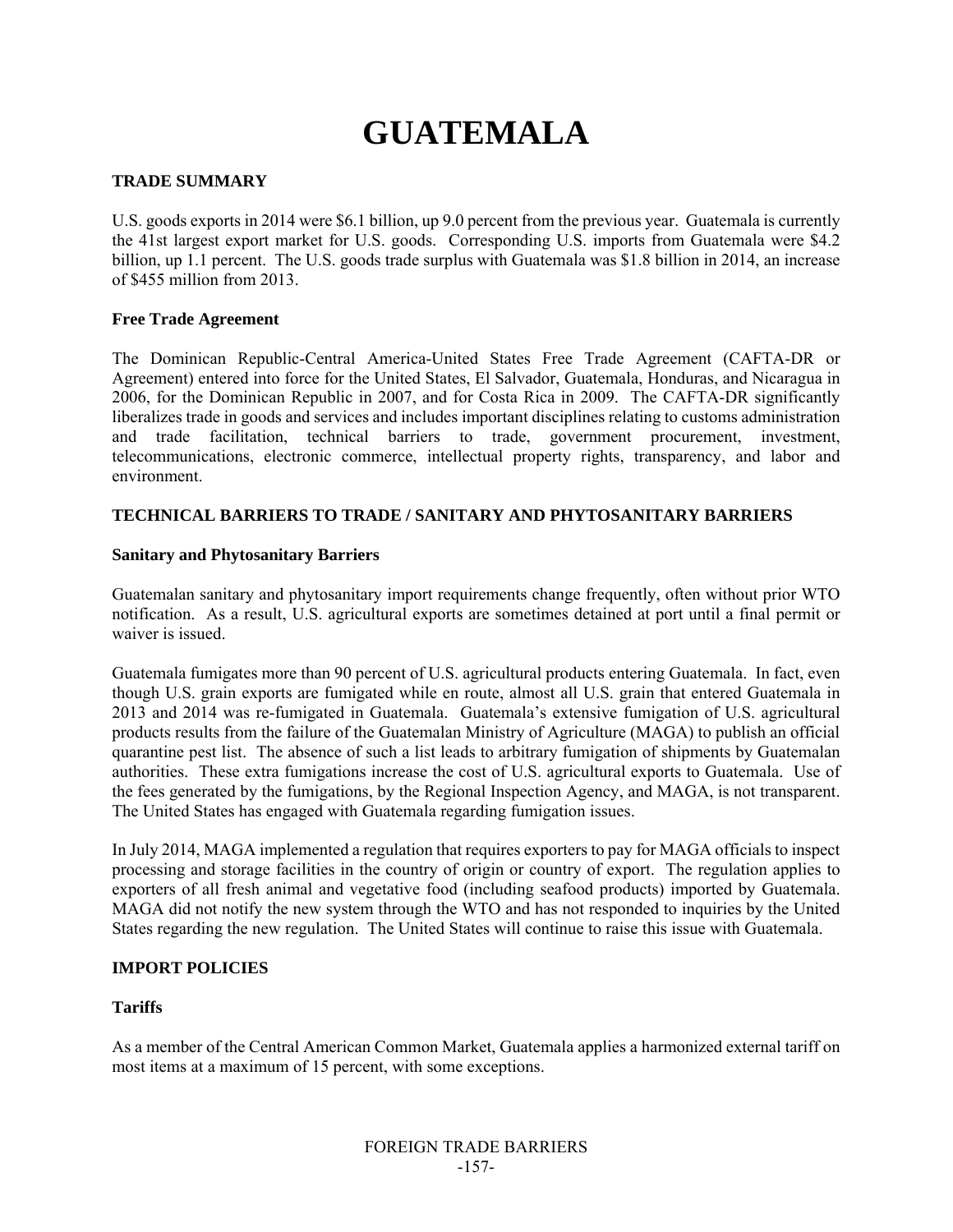Under the CAFTA-DR, however, 100 percent of U.S. consumer and industrial goods enter Guatemala duty free as of 2015. Nearly all textile and apparel goods that meet the Agreement's rules of origin also enter Guatemala duty free and quota free, promoting new opportunities for U.S. and regional fiber, yarn, fabric, and apparel manufacturing companies.

In addition, more than half of U.S. agricultural exports enter Guatemala duty free under the CAFTA-DR. Guatemala will eliminate its remaining tariffs on virtually all U.S. agricultural products by 2020 (2023 for rice and chicken leg quarters and 2025 for dairy products). For certain products, tariff-rate quotas (TRQs) permit some duty-free access for specified quantities during the tariff phase-out period, with the duty-free amount expanding during that period. Guatemala will liberalize trade in white corn through continual expansion of a TRQ, rather than by the reduction of the out-of-quota tariff.

# **Nontariff Measures**

All CAFTA-DR countries, including Guatemala, committed to improve transparency and efficiency in administering customs procedures. The CAFTA-DR countries also committed to ensuring greater procedural certainty and fairness in the administration of these procedures, and agreed to share information to combat illegal trans-shipment of goods.

Guatemala's denial of claims for preferential treatment for U.S. products under the CAFTA-DR continues to be an occasional source of difficulty in exporting to Guatemala. U.S. companies have raised concerns that the Guatemalan Customs Administration (part of the Superintendence of Tax Administration, as well as the Food Safety Office in MAGA and the Food Control Office in the Ministry of Health, have not provided adequate advance notice regarding administrative changes in documentation requirements for imported shipments, such as information required for Certifications of Origin or Certificates of Free Sale. The United States has raised this issue with the Customs Administration and other Guatemalan governmental units and received assurances that future changes would be communicated in advance. Customs information is available on the tax and customs website: http://portal.sat.gob.gt/sitio/.

The Ministry of Health's Food Control Office in Guatemala began enforcing the requirement for "consularization" of Certificates of Free Sale in July 2013. This requirement applies with respect to processed food products that need to be registered every five years in Guatemala. U.S. products are denied registration in Guatemala if the Certificate of Free Sale is not "consularized" at a Guatemalan Consular office in the United States. This "consularization" requirement raises concerns in light of market access commitments under the CAFTA-DR.

In addition, stakeholders report that Guatemalan customs authorities occasionally challenge declared tariff classifications, including for products for which the tariff classifications should be straightforward, and attempt to reclassify the products so that they are subject to a higher tariff. These practices raise concerns that the Customs Administration might be denying U.S. products the preferential treatment under the CAFTA-DR and instead imposing tariffs and other retroactive charges as a means of increasing revenue. The United States will continue to raise these concerns with Guatemala.

# **GOVERNMENT PROCUREMENT**

The CAFTA-DR requires that procuring entities use fair and transparent procurement procedures, including advance notice of purchases as well as timely and effective bid review procedures, for procurement covered by the Agreement. Under the CAFTA-DR, U.S. suppliers are permitted to bid on procurements of most Guatemalan government entities, including government ministries and sub-central and state-owned entities, on the same basis as Guatemalan suppliers. The anticorruption provisions of the Agreement require each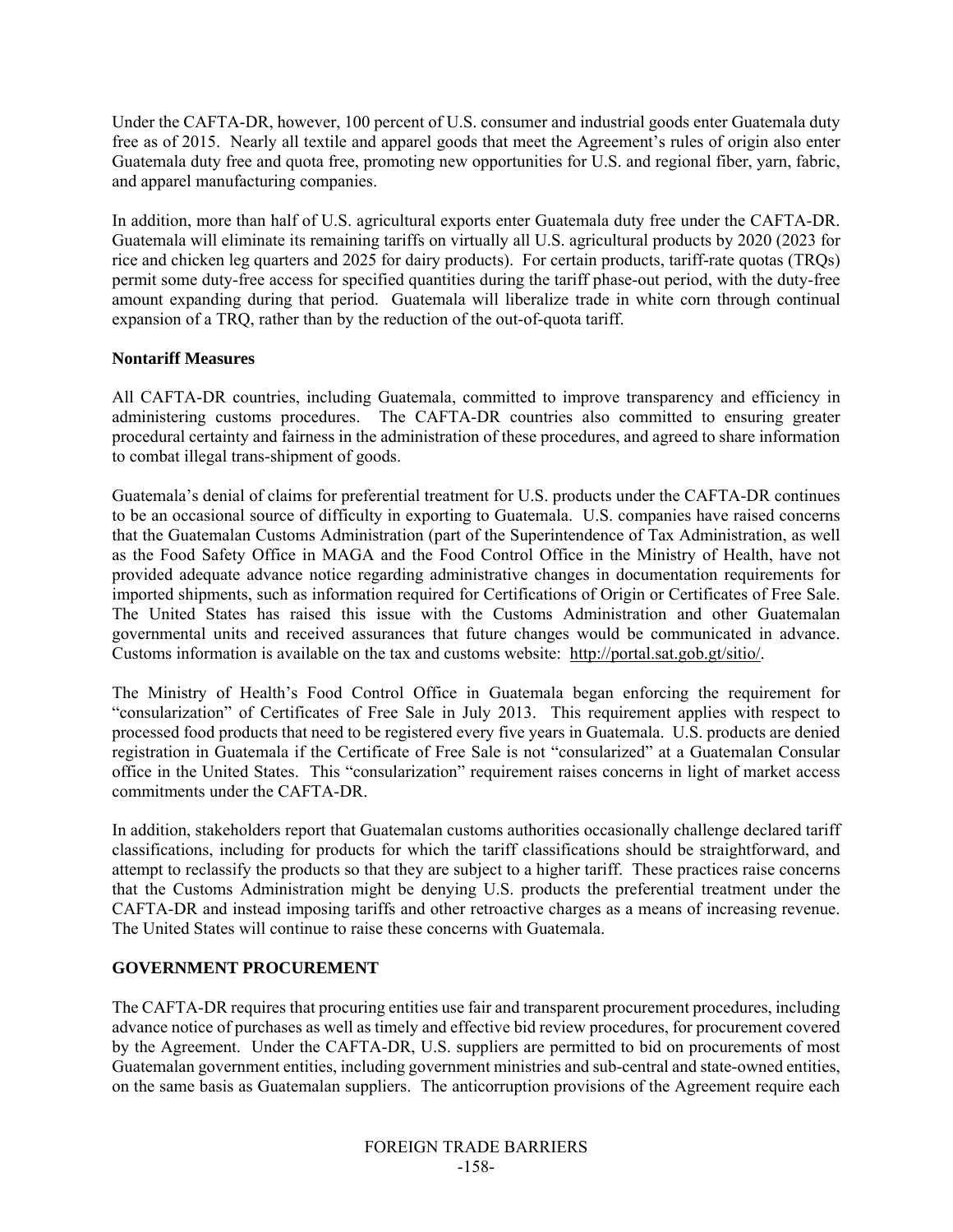government to ensure under its domestic law that bribery in matters affecting trade and investment, including in government procurement, is treated as a criminal offense or is subject to comparable penalties.

Recent reforms of Guatemala's Government Procurement Law simplified bidding procedures, eliminated the fee previously charged to suppliers for bidding documents, and provided an additional opportunity for suppliers to raise objections to the bidding process. Foreign suppliers must submit their bids through locally-registered representatives, a process that can place foreign bidders at a competitive disadvantage.

Some U.S. companies have complained that the procurement process is not transparent, highlighting instances in which a Guatemalan government entity subject to CAFTA-DR obligations makes a direct purchase without issuing a tender or when a CAFTA-DR covered entity does not provide the required minimum 40 days from the notice of procurement for interested parties to prepare and submit bids. There has also been a growing number of complaints from U.S. stakeholders regarding an increasing tendency by some government entities to undertake major procurements through unusual special-purpose mechanisms, such as on an emergency basis, enabling the procuring entity to make a direct purchase from a preselected supplier and avoid competitive bidding through the public tender process, structuring the requirements of the tender in such as a way so as to favor a particular foreign company, or nontransparent or inconsistent decisions. The United States will continue to monitor Guatemala's government procurement practices, and to raise concerns as appropriate, to ensure they are applied consistent with CAFTA-DR obligations.

Guatemala is not a signatory to the WTO Agreements on Government Procurement**.** 

## **EXPORT SUBSIDIES**

Under the CAFTA-DR, Guatemala may not adopt new duty waivers or expand existing duty waivers that are conditioned on the fulfillment of a performance requirement (*e.g.*, the export of a given level or percentage of goods). However, the CAFTA-DR permitted Guatemala to maintain such measures through December 31, 2009, provided that it maintained the measures in accordance with its obligations under the WTO Agreement on Subsidies and Countervailing Measures. The U.S. Government is working with the Guatemalan government to ensure compliance with its CAFTA-DR obligations.

Guatemala currently employs an export incentive program in the "Law for the Promotion and Development of Export Activities and Drawback." Guatemala provides tax exemptions and duty benefits to companies that import over half of their production inputs/components and export their completed products. Investors are granted a 10-year exemption from both income taxes and the Solidarity Tax, which is Guatemala's temporary alternative minimum tax. Additionally, companies are granted an exemption from the payment of tariffs and value-added taxes on imported machinery, and a one-year suspension (extendable to a second year) of the same tariffs and taxes on imports of production inputs and packing material. Taxes are waived when the goods are re-exported.

# **INTELLECTUAL PROPERTY RIGHTS PROTECTION**

Guatemala remained on the Watch List in the 2014 Special 301 Report, in large part because pirated and counterfeit goods, including counterfeit and substandard medicines, continue to be widely available in Guatemala. Enforcement efforts are hampered by limited resources and the need for better coordination among all enforcement agencies. Trademark squatting, government use of unlicensed software, and the operation of Guatemala's judicial system were also noted as significant areas of concern. In addition, certain recent rulings by Guatemalan administrative authorities granting requests to register Geographical Indications (GIs) have caused concern, because in some cases they may effectively preclude U.S. exporters